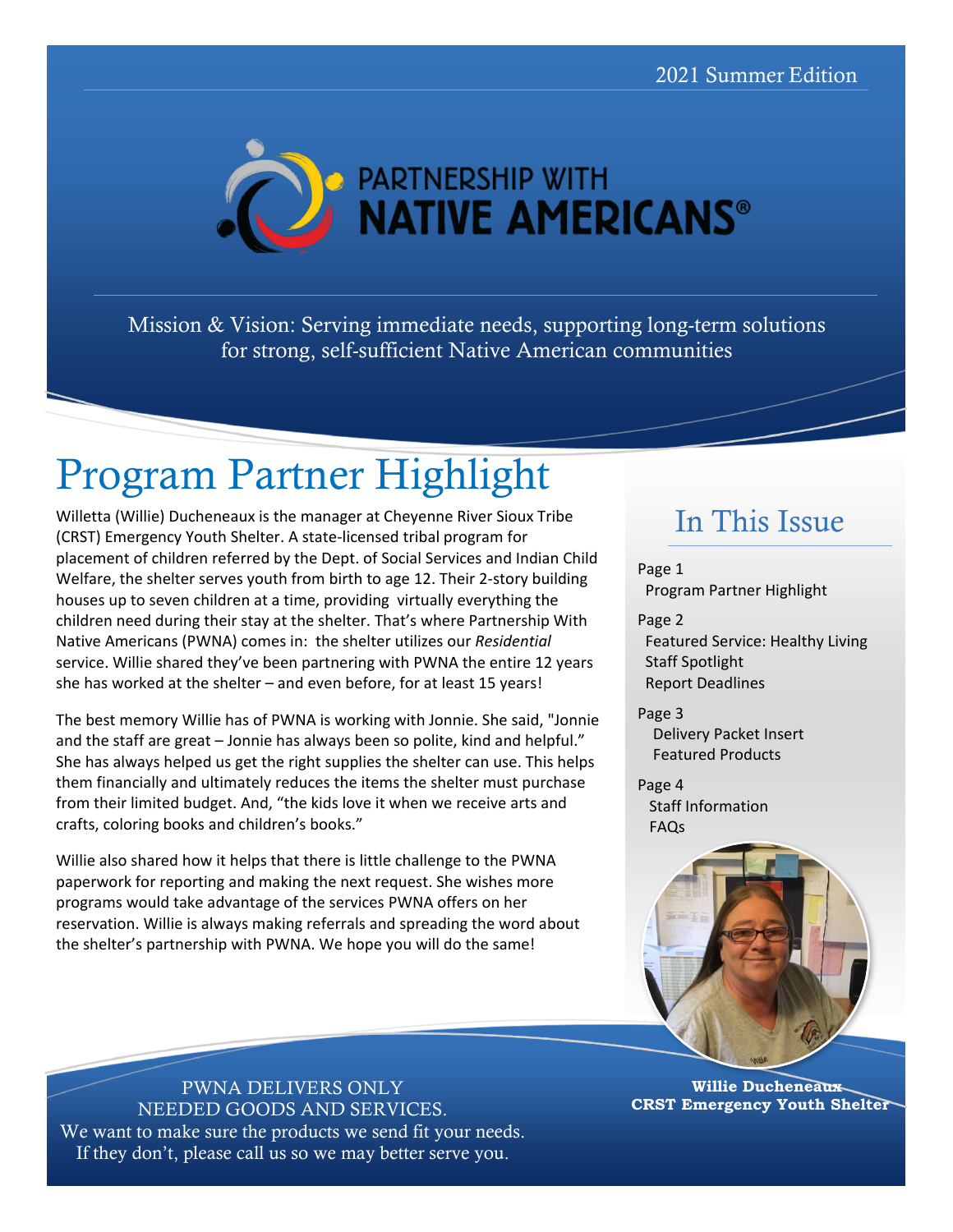### Featured Service: Healthy Living

PWNA's **Healthy Living** service supports wellness programs encouraging clients to participate in ongoing education or activities that promote community engagement, wellness, selfimprovement and personal growth. The Healthy Living service provides incentives that can help you increase participation in your program. And, if you are offering health education or quality of life improvement programs to Elders, parents, or youth, Healthy Living may help you achieve your program goals.

To be eligible for Healthy Living:

- Your program must be conducting regular classes, appointments or home visits (year-round)
- You must keep accurate attendance logs and a sign-out sheet to track and report distribution of supplies received
- Healthy Living supplies must be distributed only to participants of the classes, appointments or home visits.

Accurate and complete reporting is essential for ongoing participation in Healthy Living – the report is due 30 days from your delivery date.

Pictured to the right is our updated Healthy Living Request form. To start or continue using Healthy Living, please download this form from our partner site and fill it out to submit a request. **For a complete request, be sure to include two of your organization's goals.** Once received, your partnership development coordinator (PDC) will review the goals with you and let you know when your request will be processed and/or delivered.

|                                                                                                                                                                                                                            |                          | <b>REOUEST</b>   |                                              |                                    |               |                                            |       |
|----------------------------------------------------------------------------------------------------------------------------------------------------------------------------------------------------------------------------|--------------------------|------------------|----------------------------------------------|------------------------------------|---------------|--------------------------------------------|-------|
|                                                                                                                                                                                                                            |                          | Page 1 of 2      |                                              |                                    | Today's Date: |                                            |       |
| The following information is required to participate in the Healthy Living service, please make sure each section is completed:                                                                                            |                          |                  |                                              |                                    |               |                                            |       |
| Partner                                                                                                                                                                                                                    |                          |                  |                                              |                                    |               |                                            |       |
| Organization Name:                                                                                                                                                                                                         |                          |                  | Tribe Name:                                  |                                    |               |                                            |       |
| Address:                                                                                                                                                                                                                   |                          |                  | Office Phone                                 | ă.                                 |               |                                            |       |
| City, State, Zip                                                                                                                                                                                                           |                          |                  | Office Fax #:                                |                                    |               |                                            |       |
|                                                                                                                                                                                                                            |                          |                  | Alternate Phone #:                           |                                    |               |                                            |       |
| Primary Contact:                                                                                                                                                                                                           |                          |                  | (other than office number)                   |                                    |               |                                            |       |
| Title:                                                                                                                                                                                                                     |                          |                  | Email address:                               |                                    |               |                                            |       |
| Secondary Contact:                                                                                                                                                                                                         |                          |                  | Alternate Phone #:                           |                                    |               |                                            |       |
| Title:                                                                                                                                                                                                                     |                          |                  | (other than office number)<br>Email address: |                                    |               |                                            |       |
| Is the storage location secure and lockable?                                                                                                                                                                               | $\square$ Yes            | $\Box$ No        |                                              |                                    |               |                                            |       |
|                                                                                                                                                                                                                            |                          |                  |                                              |                                    |               |                                            |       |
| Delivery Location (e.g. Senior Center):<br>Physical Driving Directions:                                                                                                                                                    |                          |                  |                                              | Dimension of Storage (e.g. 2 x 8): |               |                                            | x     |
|                                                                                                                                                                                                                            |                          |                  |                                              |                                    |               |                                            |       |
| Please list the goals of your organization:<br>Goal 1:<br>Goal 2:<br>Please help PWNA to understand how the Healthy Living Service is going to help your organization achieve, or make                                     |                          |                  |                                              |                                    |               |                                            |       |
| progress towards, the goal(s) listed above. Select your top 2 answers:<br>$\square$ Increased Resources $\square$ Increased Community Engagement $\square$ Improved Outreach<br>□ Improved Health □ Improved Public Safety |                          |                  | □ Improved Programing                        |                                    |               | □ Improved Education<br>□ Improved Results |       |
| Please explain how your 2 selections above will help you achieve your organizational goals:                                                                                                                                |                          |                  |                                              |                                    |               |                                            |       |
|                                                                                                                                                                                                                            |                          |                  |                                              |                                    |               |                                            |       |
| How do you advertise your services, circle all that apply? Poster Newspaper Radio Phone Other:                                                                                                                             |                          |                  |                                              |                                    |               |                                            |       |
| What is the education provided to participant(s)?                                                                                                                                                                          |                          |                  |                                              |                                    |               |                                            |       |
| Without duplicating, how many people are you planning to serve?                                                                                                                                                            |                          |                  |                                              |                                    |               |                                            |       |
| Everyone that will receive products must place signature                                                                                                                                                                   |                          |                  | Kids                                         | Youth                              | Adults        | Elders                                     | Total |
| on the participation log (sign out sheet) provided.<br>Total number of signatures should be close to the number expected.                                                                                                  |                          |                  | $(0-10)$                                     | $(11-18)$                          | $(19-64)$     | $(65+)$                                    |       |
|                                                                                                                                                                                                                            |                          |                  |                                              |                                    |               |                                            |       |
| How does your program offer services? (Check All That Apply)                                                                                                                                                               |                          |                  |                                              |                                    |               |                                            |       |
|                                                                                                                                                                                                                            | Frequency: Please Circle |                  |                                              | Location: Please Circle            |               |                                            |       |
| $\Box$ Appointments                                                                                                                                                                                                        | Monthly                  | Weekly           | Daily                                        | on site                            | other:        |                                            |       |
| □ Home Visits<br>Classes                                                                                                                                                                                                   | Monthly<br>Monthly       | Weekly<br>Weekly | Daily<br>Daily                               | other:<br>on site                  | other:        |                                            |       |

### PWNA Staff Spotlight



**Operations Manager**

Nate Evans has been with PWNA for 17 years. His journey started in the warehouse where he first worked in Receiving. From there, he advanced to Picking, Inventory Control and Warehouse Manager. Today, Nate serves as Operations Manager.

Raised in Rapid City, Nate enjoys spending time with his sons and doing remodeling projects at home. Fun Fact: He is not a fan of snakes but is always willing to come get a spider out of the front office!!

positives for every negative! Nate has a great attitude and values hard work. Nate Evans<br> **Nate Evans**<br> **He is very optimistic and always finds two** Standard Food Standard Food

### Report **Deadlines**

#### **Due 30 days after delivery**:

Healthy Living Community Events Food Pantry Residential Animal Welfare

**Due 90 days after delivery**: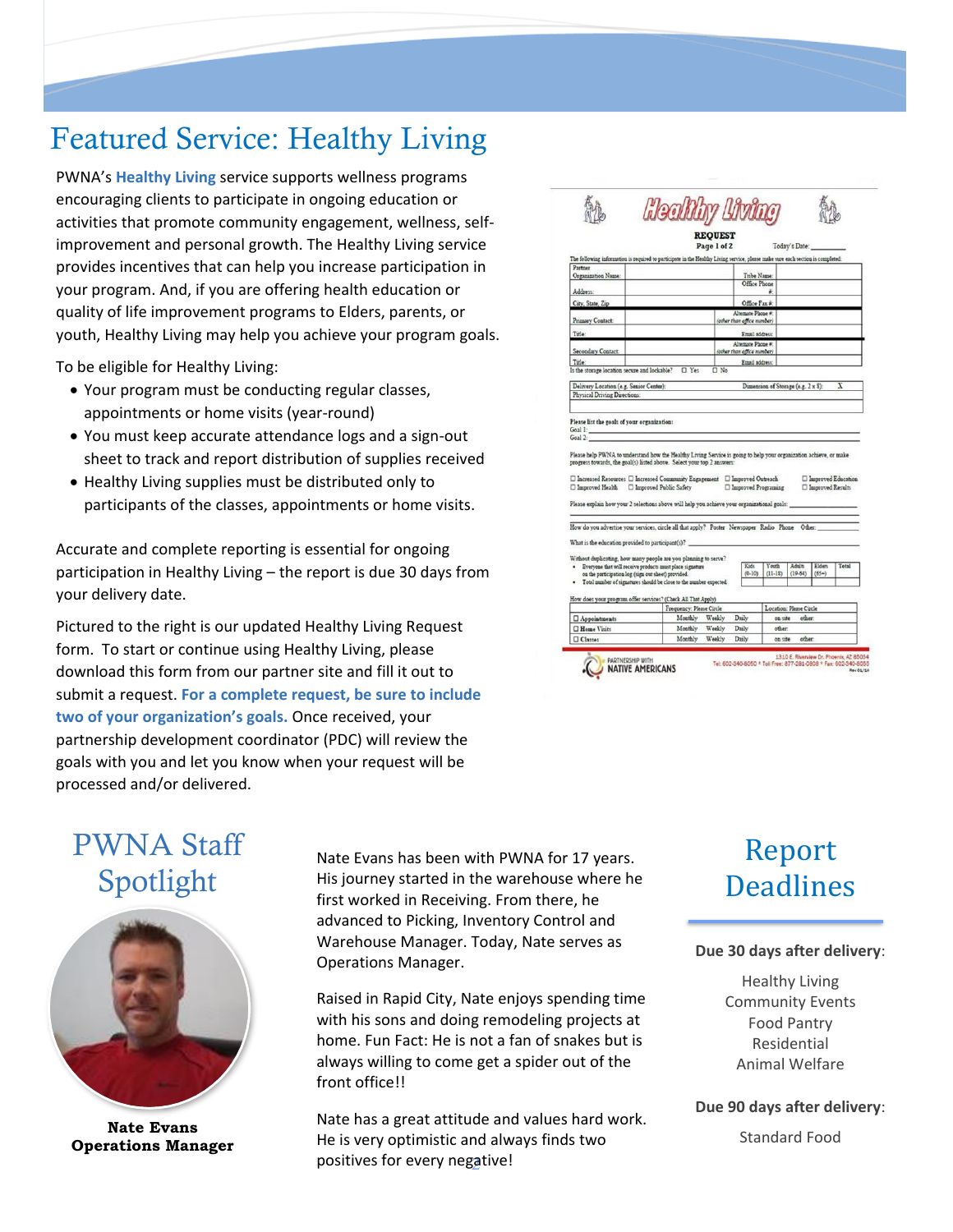## New in Your Delivery Packet

PWNA wants you to know about two changes to the signout sheets that come in your delivery packets.

First, we removed the **Volunteer Distribution Log**. We no longer require this, but it is still extremely important that you have staff/volunteers present at the time of your delivery.

Second, we revised the **Participant Distribution Log** and renamed it Participant Sign-Out Sheet. It has room for 25 signatures.

PWNA prefers that you use our Sign-out Sheet when distributing your incentives. This ensures we get all the necessary information needed to be good stewards to our donors. It also lets your participants know where their incentive items are coming from. (You may use your own sign-out sheet only if it includes all the same information as PWNA's sheet.)

**Participant Sign-Out Sheet** 

PWNA has made two changes to the sign-out sheets that are located in your<br>delivery packets and we wanted to tell you about them! The first change is that we have removed the Volunteer Distribution Log. onger require it, but it is still extremely important that you have staff/<br>rolunteers at the time of delivery. Secondly, we have revised the Participant Distribution Log. It is now called the Secondly, we have revised the Participant Distribution Log. It is now called the Participant Sign-Out Sheet. It has room for 25 signatures. P

us will the necessary information we need in order to be good stewards to our<br>donors. It also lets your participants know where the incentives are coming<br>from. You may use your own sign-out sheet instead, but we ask that y

Please see the example below to guide you with the new language on our Participant Sign-Out Sheet





*Pictured top: Jergens, Chux, disposable briefs, Pawtizer, cat food, dog bed*

*Pictured bottom: slipcovers*

### Featured Products

**These products are available in our warehouse. If interested, be sure to request these items during your follow-up call with your PDC!**

- Adult Disposable Briefs: We have an abundance in the warehouse, with sizes S, M, L, XL, 2XL and 3XL.
- Absorbent Pads/Chux Pads: These are used to protect bedding, furniture, etc. and can be used by adults, children and even pets.
- Pawtizer: This is an antibacterial sanitizer/cleanser designed to kill germs and bacteria on dogs/pets. You can also spray it on floors or areas where pets walk.
- Cat Food: Canned cat food is available for your feline.
- Dog beds: This versatile product was originally intended as a dog bed (requires a padded insert). It can be used as a throw pillow or rug or used for a craft project.
- Jergens<sup>®</sup>: This is skin moisturizer that you can also use as a selftanner. Apply directly on the skin after a shower; it will not stain your towels or clothes.
- Couch Slipcovers: These sturdy canvas covers (machine washable) can be used to protect couches/ love seats or outdoor furniture.